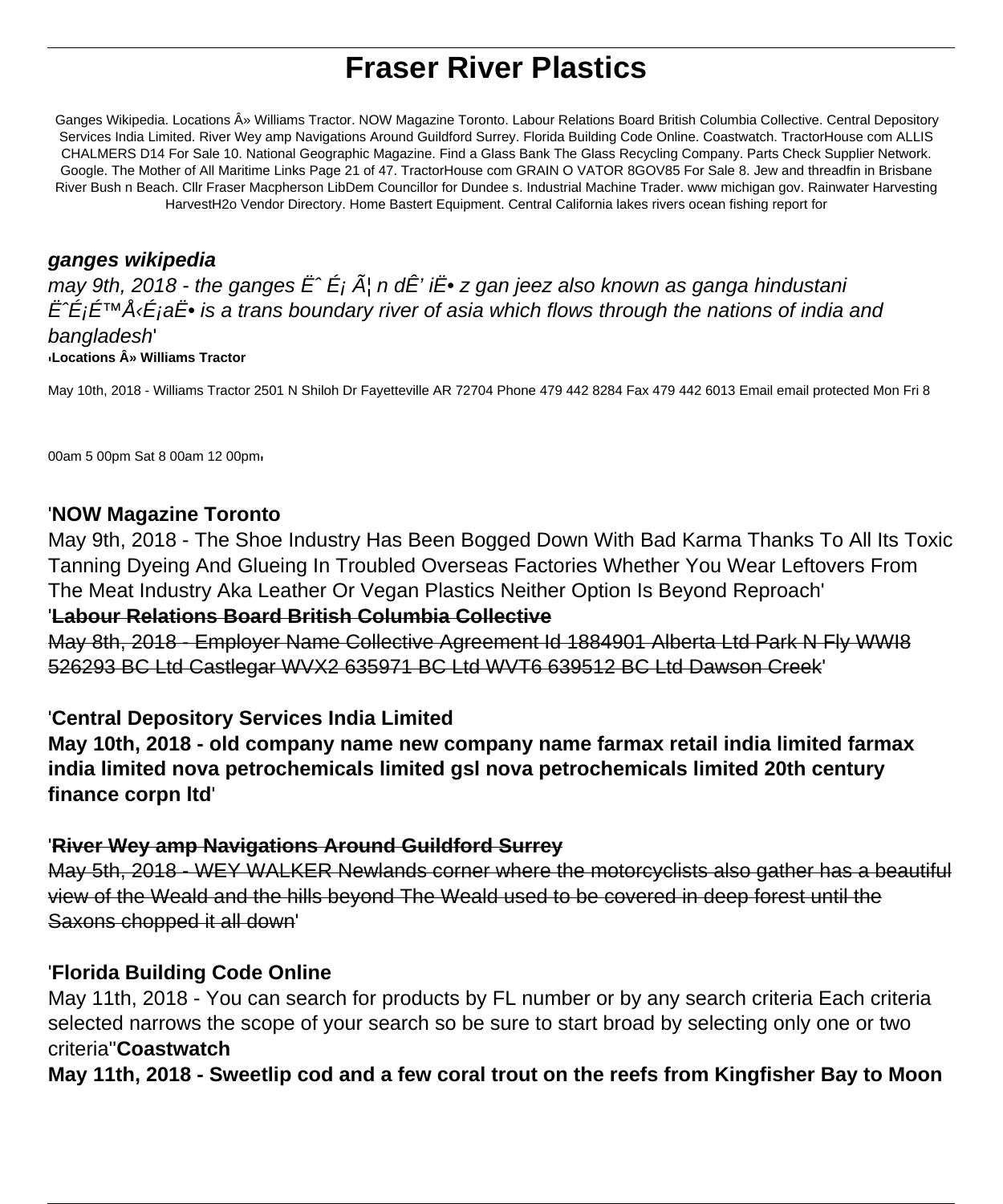**Point trevally in Sandy Straits queenfish school mackerel and tuna in the deeper channels flathead grunter bream and whiting on the sand patches between Poona and Ungowa and threadfin salmon and flathead in the lower reaches of the Mary River**''**TractorHouse Com ALLIS CHALMERS D14 For Sale 10**

May 10th, 2018 - Founded In 1901 As The Combination Of The Edward P Allis Company And A Company Called Fraser Amp Chambers Plus Gates Iron Works And Dickson Manufacturing Company Allis Chalmers Was A Manufacturer Of Tractors Balers And Other Ag Equipment'

#### '**National Geographic Magazine**

## **May 11th, 2018 - National Geographic stories take you on a journey that's always enlightening often surprising and unfailingly fascinating**'

'**Find a Glass Bank The Glass Recycling Company**

May 9th, 2018 - A glass bank is a very large container for collecting a community a€™s recyclable glass This is used as a recycling point for members

of the public to deposit waste glass to be recycled'

### '**Parts Check Supplier Network**

### **May 9th, 2018 - PartsCheck Works With A Preferred Supplier Network To Offer Our Members A Broad Spectrum Of Supplier Capabilities This Is Based On A Number Of Key Criteria Which Includes**''**Google**

May 9th, 2018 - Search the world s information including webpages images videos and more Google has many special features to help you find exactly what you re looking for'

#### ' **the mother of all maritime links page 21 of 47**

may 8th, 2018 - hardware equipment amp chandleries admiral ship supply chandlery port townsend washington aer $\tilde{A}$ " docking solutions maker of

fenders chafe guards and docking accessories coral springs florida'

#### '**tractorhouse com grain o vator 8gov85 for sale 8**

may 10th, 2018 - grain o vator weigh wagon with working digital scales you are welcome to come look at any item or pick up a purchase please contact us for item location amp availability

### '**Jew and threadfin in Brisbane River Bush n Beach**

May 11th, 2018 - The Brisbane River was the shining light this winter with excellent catches of both species coming from the mouth up to the Pinkenba ramp''**Cllr Fraser Macpherson LibDem Councillor For Dundee S** May 8th, 2018 - Fraser Has Been LibDem Councillor For The West End On Dundee City Council Since 2001 And Has Topped The Poll In All Of The Five Council Elections He Has Contested'

### '**Industrial Machine Trader**

May 10th, 2018 - Join Us Create A Free Account Today It S Easy By Creating A Free Account You Can Enjoy The Benefits Of Receiving A Free Digital Subscription To Our Magazines Sent Straight To Your Inbox Every Friday''**www Michigan Gov**

May 10th, 2018 - LNAME FNAME EMPLOYER I EXPIRES JULY 1 Abair Jacob J FTCH 12981 2019 Abbott Christopher D Michigan Paving Amp Materials 12863 Randall J Ingham County Drain